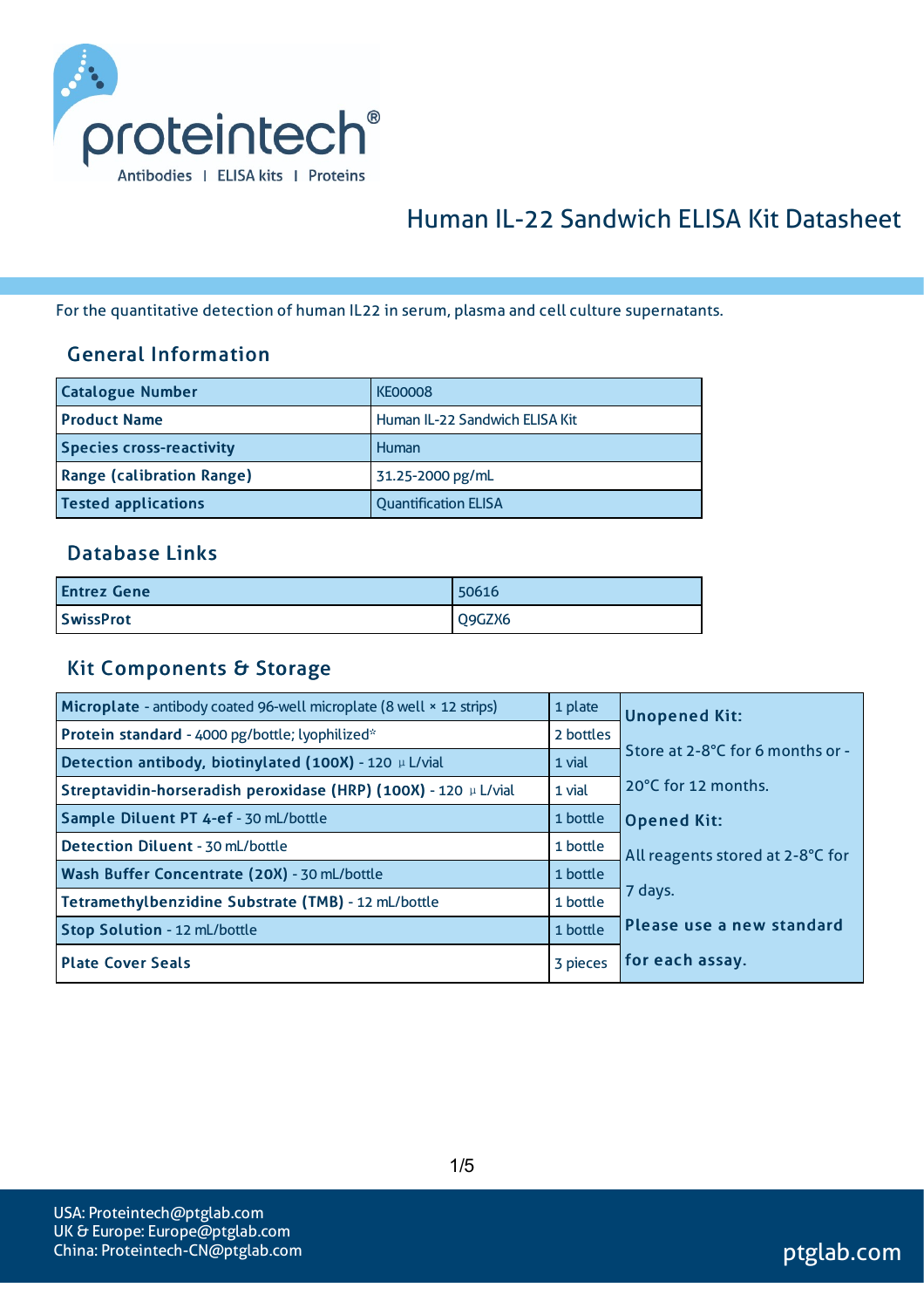#### NB: Do not use the kit after the expiration date.

Sample Diluent PT 4-ef is for protein standard and samples.

Detection Diluent is for Detection antibody and Streptavidin-HRP.

\*Add 2 mL Sample Diluent PT 4-ef in protein standard. Thisreconstitution gives a stock solution of 2000 pg/mL.



| Add # µL of Standard<br>diluted in the previous<br>step |         | $500 \mu L$ | 500 µL      | $500 \mu L$ | $500 \mu L$ | $500 \mu L$ | $500 \mu L$ |
|---------------------------------------------------------|---------|-------------|-------------|-------------|-------------|-------------|-------------|
| # µL of Sample Diluent<br>$PT$ 4-ef                     | 2000 µL | $500 \mu L$ | $500 \mu L$ | $500 \mu L$ | 500 µL      | 500 µL      | $500 \mu L$ |
|                                                         | "sd7"   | "sd6"       | "sd5"       | "sd4"       | "sd3"       | "sd2"       | "sd1"       |

#### Product Description

KE00008 is a solid phase sandwich Enzyme Linked-Immuno-Sorbent Assay (Sandwich ELISA). The IL22 ELISA kit isto be used to detect and quantify protein levels of endogenous IL22. The assay recognizes human IL22. An antibody specific for IL22 has been pre-coated onto the microwells. The IL22 protein in samples is captured by the coated antibody after incubation. Following extensive washing, another antibody of biotinylated specific for IL22 is added to detect the captured IL22 protein. For signal development, Sterptravidin-HRP is added, followed by Tetramethyl-benzidine (TMB) reagent. Solution containing sulfuric acid is used to stop color development and the color intensitywhich is proportional to the quantity of bound protein is measurable at 450 nm with the correction wavelength set at 630 nm.

#### Background

Interleukin 22 (IL22) is a member of the human type I interferon family, which includes IL10. IL22 has the potential to interact with IL10 because it binds to the IL-10R2c chain with IL22R1 in its receptor complex. Binding can be blocked by the soluble receptor, IL22 binding protein (IL22BP). Although known as a Th17 cytokine, IL22 is also expressed by a wide range of immune cells, including NK T,  $\gamma \delta$  T, and NK cells. IL22 can contribute to immune disease through the stimulation of inflammatory responses, S100s and defensins. IL22 also promotes hepatocyte survival in the liver and epithelial cellsin the lung and gut similar to IL10.

### Sample Preparation

The serum or plasma samples may require proper dilution to fall within the range of the assay. A range of dilutions like 1:2, 1:4 is suggested according to the individual samples.

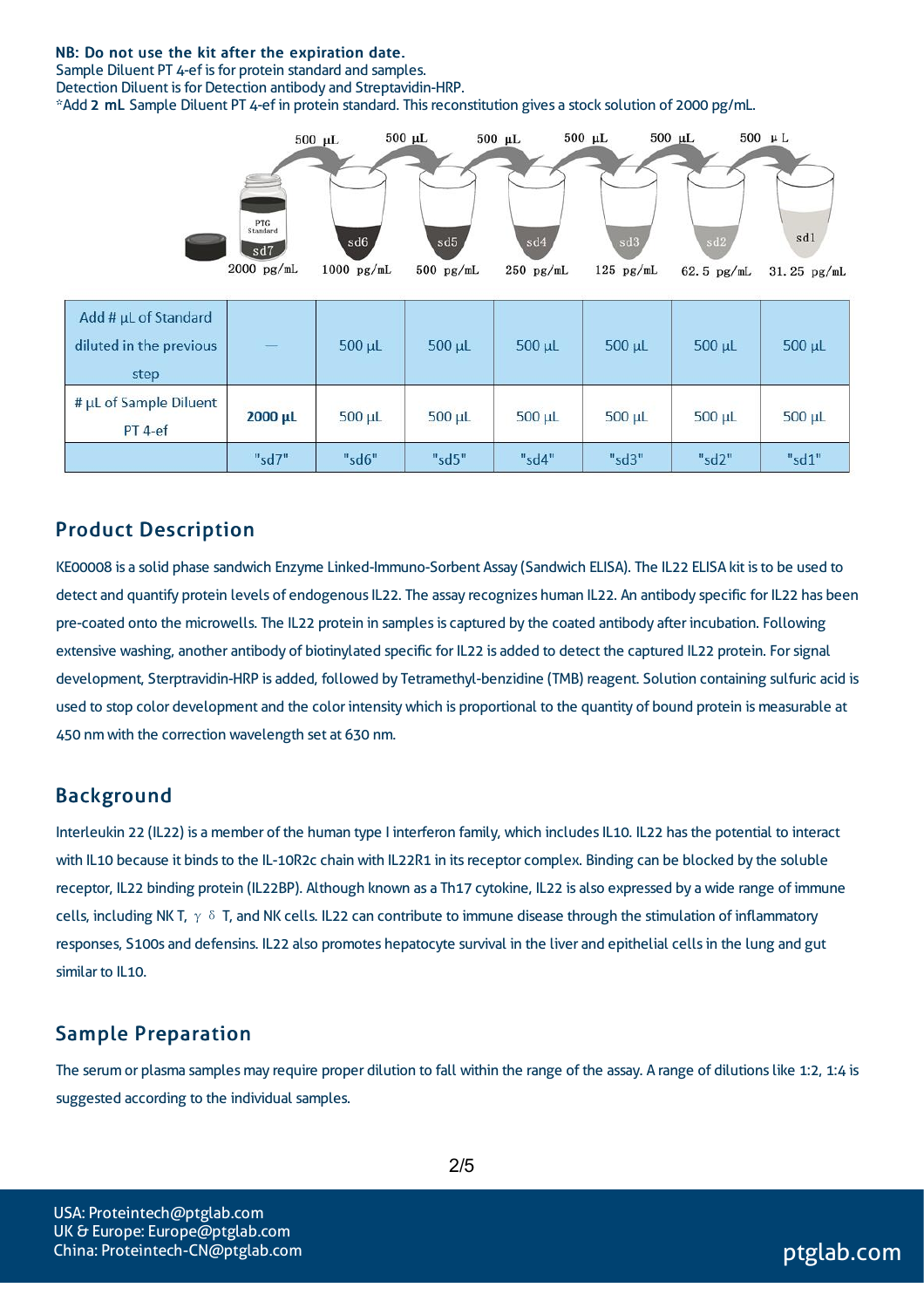### Safety Notes

This product is sold for lab research and development use ONLY and not for use in humans or animals. Avoid any skin and eye contact with Stop Solution and TMB. In case of contact, wash thoroughly with water.

### Assay Procedure Summary

| <b>Step</b>    | Reagent                                                                                          | Volume        | Incubation        | Wash        | <b>Notes</b>                 |  |
|----------------|--------------------------------------------------------------------------------------------------|---------------|-------------------|-------------|------------------------------|--|
|                | <b>Standard and Samples</b>                                                                      | $100 \mu L$   | $120 \text{ min}$ | 4 times     | Cover Wells incubate at 37°C |  |
| $\overline{z}$ | <b>Diluent Antibody Solution</b>                                                                 | $100$ $\mu$   | $60 \text{ min}$  | 4 times     | Cover Wells incubate at 37°C |  |
|                | <b>Diluent HRP Solution</b>                                                                      | $100$ $\mu$ L | 40 min            | 4 times     | Cover Wells incubate at 37°C |  |
| 4              | <b>TMB Substrate</b>                                                                             | $100$ $\mu$   | 15-20 min         | Do not wash | Incubate in the dark at 37°C |  |
| 5              | <b>Stop Solution</b>                                                                             | $100$ $\mu$   | 0 min             | Do not wash | $\overline{\phantom{a}}$     |  |
| 6              | Read plate at 450 nm and 630 nm immediately after adding Stop solution. DO NOT exceed 5 minutes. |               |                   |             |                              |  |

### Example data

These standard curves are provided for demonstration only. A standard curve should be generated for each set of samples assayed.



| (pg/mL) | O.D            | <b>Average</b> | Corrected |
|---------|----------------|----------------|-----------|
| 0       | 0.038<br>0.047 | 0.043          |           |
| 31.25   | 0.084<br>0.085 | 0.085          | 0.042     |
| 62.5    | 0.118<br>0.104 | 0.111          | 0.068     |
| 125     | 0.173<br>0.195 | 0.184          | 0.141     |
| 250     | 0.350<br>0.353 | 0.352          | 0.309     |
| 500     | 0.698<br>0.694 | 0.696          | 0.653     |
| 1000    | 1.456<br>1.517 | 1.487          | 1.444     |
| 2000    | 2.646<br>2.663 | 2.655          | 2.612     |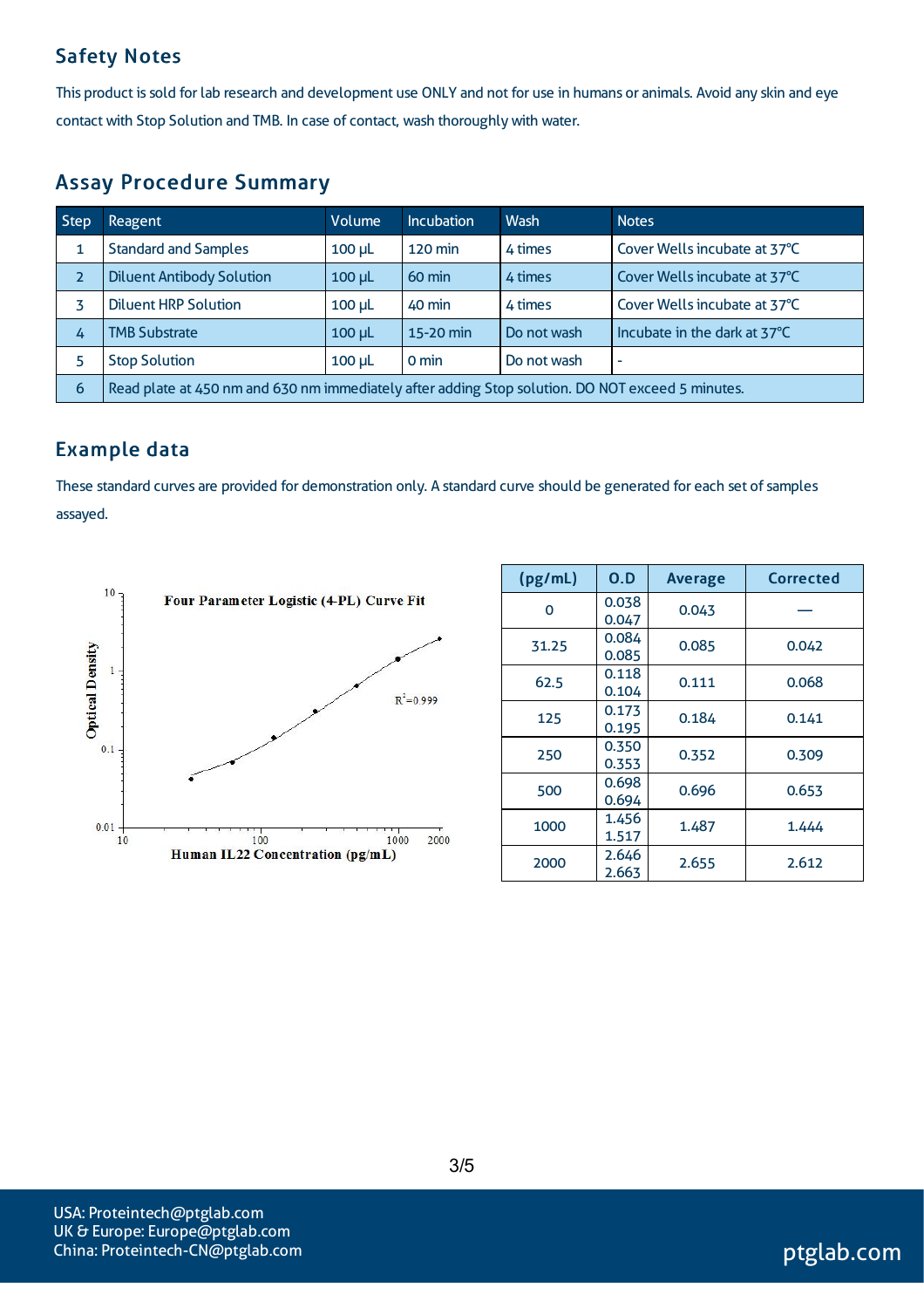### Precision

Intra-assay Precision (Precision within an assay) Three samples of known concentration were tested 20 times on one plate to assessintra-assay precision.

Inter-assay Precision (Precision between assays) Three samples of known concentration were tested in 24 separate assaysto assessinter-assay precision.

|        |    | <b>Intra-assay Precision</b> |           |        | <b>Inter-assay Precision</b> |        |    |              |           |     |
|--------|----|------------------------------|-----------|--------|------------------------------|--------|----|--------------|-----------|-----|
| Sample | n  | Mean (pg/mL)                 | <b>SD</b> | $CV\%$ |                              | Sample | m  | Mean (pg/mL) | <b>SD</b> | CV% |
| ┻.     | 20 | 2035.3                       | 70.9      | 3.5    |                              |        | 24 | 2174.7       | 155.3     | 7.1 |
|        | 20 | 539.2                        | 26.4      | 4.9    |                              |        | 24 | 577.5        | 46.8      | 8.1 |
|        | 20 | 54.8                         | 3.6       | 6.5    |                              |        | 24 | 59.7         | 4.7       | 7.9 |

### Recovery

The recovery of IL22 spiked to three different levels in four samples throughout the range of the assay in various matrices was evaluated.

| Sample Type               |     | Average% of Expected | Range (%) |
|---------------------------|-----|----------------------|-----------|
|                           | 1:2 | 115                  | 108-119   |
| Human plasma              | 1:4 | 111                  | 109-121   |
| Cell culture supernatants | 1:2 | 117                  | 116-119   |
|                           | 1:4 | 110                  | 101-119   |

### Sample Values

Twenty-four serum and plasma samples from healthy volunteers were evaluated for human IL22 in this assay. All samples measured between 172 pg/mL and 1462 pg/mL. No medical histories were available for the donors used in this study.

THP-1 cells (3 x 10<sup>6</sup> cells/mL) were cultured in RPMI with 10% fetal bovine serum, 50 μM β-mercaptoethanol, 2 mM Lglutamine, 100 U/mL penicillin, and 100  $\mu$  g/mL streptomycin sulfate. The cells were cultured unstimulated or stimulated with 50 ug/mL LPS for 1 and 5 days. Aliquots of the cell culture supernatantswere removed and assayed for levels of natural IL22.

| <b>Condition</b> | Day 1 (pg/mL) | Day 5 (pg/mL) |
|------------------|---------------|---------------|
| Unstimulated     | 337           | 259           |
| Stimulated       | 417           | 270           |

## **Sensitivity**

The minimum detectable dose of human IL22 is 14.2 pg/mL. This was determined by adding two standard deviations to the concentration corresponding to the mean O.D. of 20 zero standard replicates.

4/5